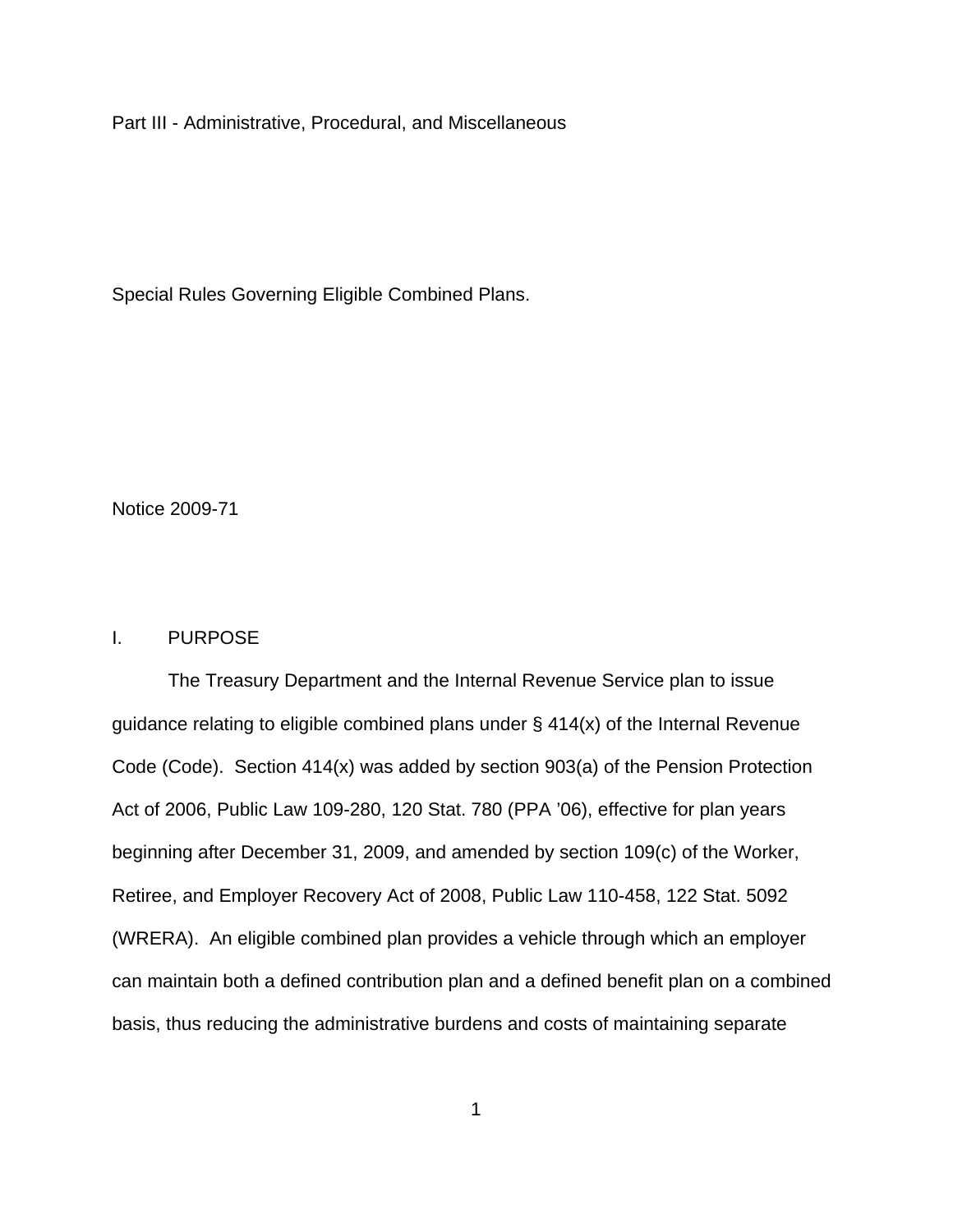plans. This notice requests comments on issues presented by  $\S$  414(x) of the Code with respect to eligible combined plans.

#### II. BACKGROUND

#### *In general*

 Qualified retirement plans are subject to various requirements under the Code. Whether a particular requirement applies, or how a particular requirement applies, may depend on whether the plan is a defined contribution plan or a defined benefit plan. These requirements include nondiscrimination with respect to contributions or benefits under § 401(a)(4), vesting under §§ 401(a)(7) and 411, survivor annuity requirements under § 401(a)(11), limits on contributions and benefits under §§ 401(a)(16) and 415, and minimum funding standards under § 412.

Under § 414(i), a "defined contribution plan" is a plan that provides for an individual account for each participant and for benefits based solely on the amount contributed to the participant's account, and any income, expenses, gains and losses, and any forfeitures allocated to the participant's account. Under § 414(j), a "defined benefit plan" is any plan that is not a defined contribution plan. Under § 414(k), a defined benefit plan that provides a benefit derived from employer contributions based partly on the balance of a participant's separate account is treated as a defined contribution plan for certain purposes and as a defined benefit plan for other purposes.

Certain defined contribution plans may include a qualified cash or deferred arrangement under § 401(k). A qualified cash or deferred arrangement is an arrangement: (1) under which an eligible employee may elect to have the employer make payments as contributions to the plan on behalf of the employee (referred to as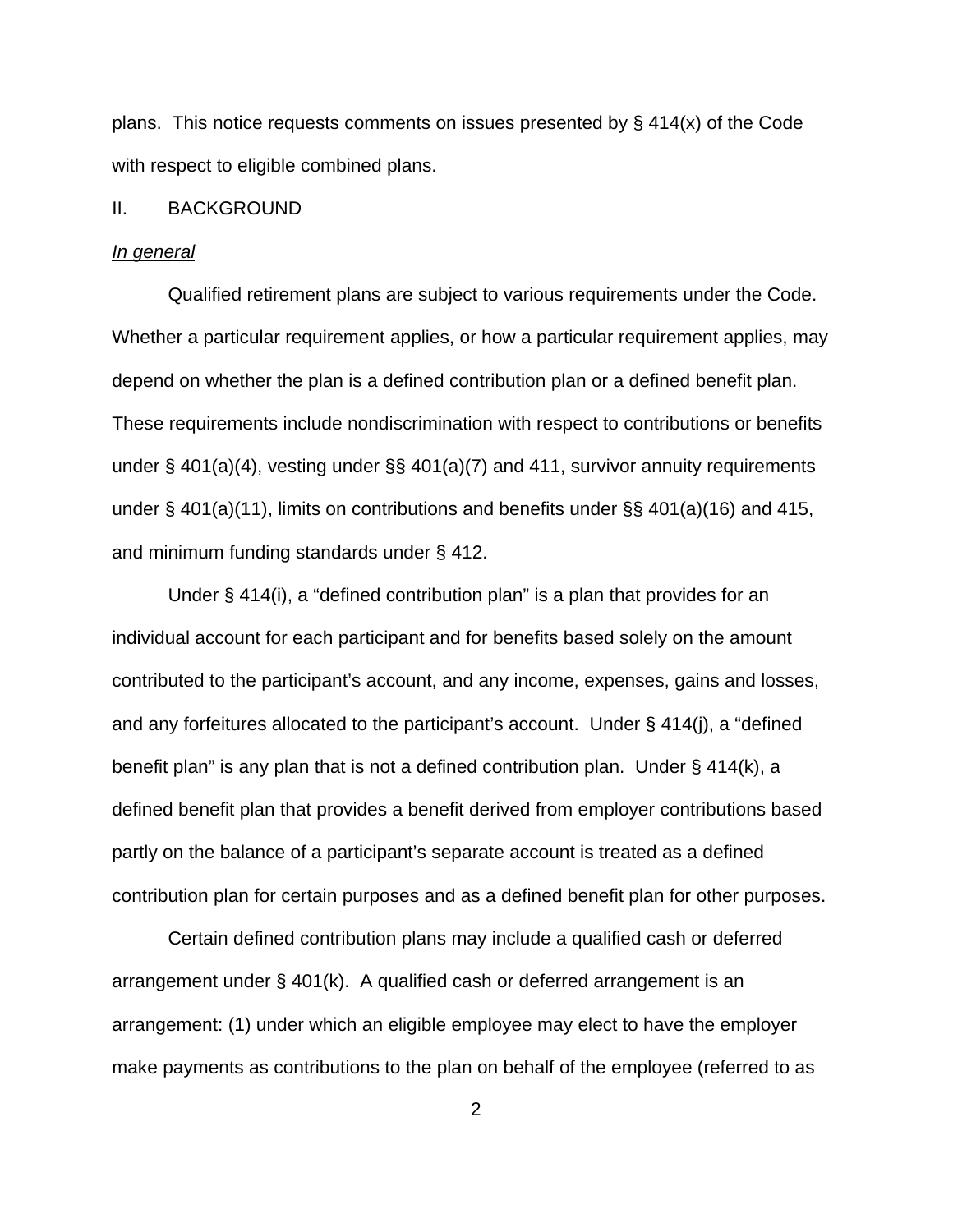"elective contributions") or to make payments directly to the employee in cash; and (2) which meets certain other requirements. See  $\S$  401(k)(2) and  $\S$  1.401(k)-1(a)(4)(i) of the Income Tax Regulations. In some cases, a qualified cash or deferred arrangement is structured so that an eligible employee is treated as having elected to have the employer make elective contributions in a specified amount unless the employee elects to receive the amount directly in cash or to have the employer make elective contributions in a different amount (referred to as an "automatic contribution arrangement").

 Section 701 of PPA '06 added new provisions to the Code relating to applicable defined benefit plans. Under § 411(a)(13)(C) of the Code, an "applicable defined benefit plan" is: (1) a defined benefit plan under which the accrued benefit (or any portion thereof) is calculated as the balance of a hypothetical account maintained for the participant or as an accumulated percentage of the participant's final average compensation; or (2) to the extent provided under regulations, a defined benefit plan (or any portion of such a plan) that has a similar effect.

 Section 6058 generally requires an employer maintaining a qualified retirement plan to file an annual return with respect to the plan. Section 6059 generally requires the plan administrator of a defined benefit plan to file an actuarial report with respect to the plan on a periodic basis. Form 5500, Annual Return/Report of Employee Benefit Plan, which consists of a primary form and various schedules, includes the information required to be filed under §§ 6058 and 6059, as well as information required to be reported to the Department of Labor and the Pension Benefit Guaranty Corporation under the Employee Retirement Income Security Act of 1974, as amended, Public Law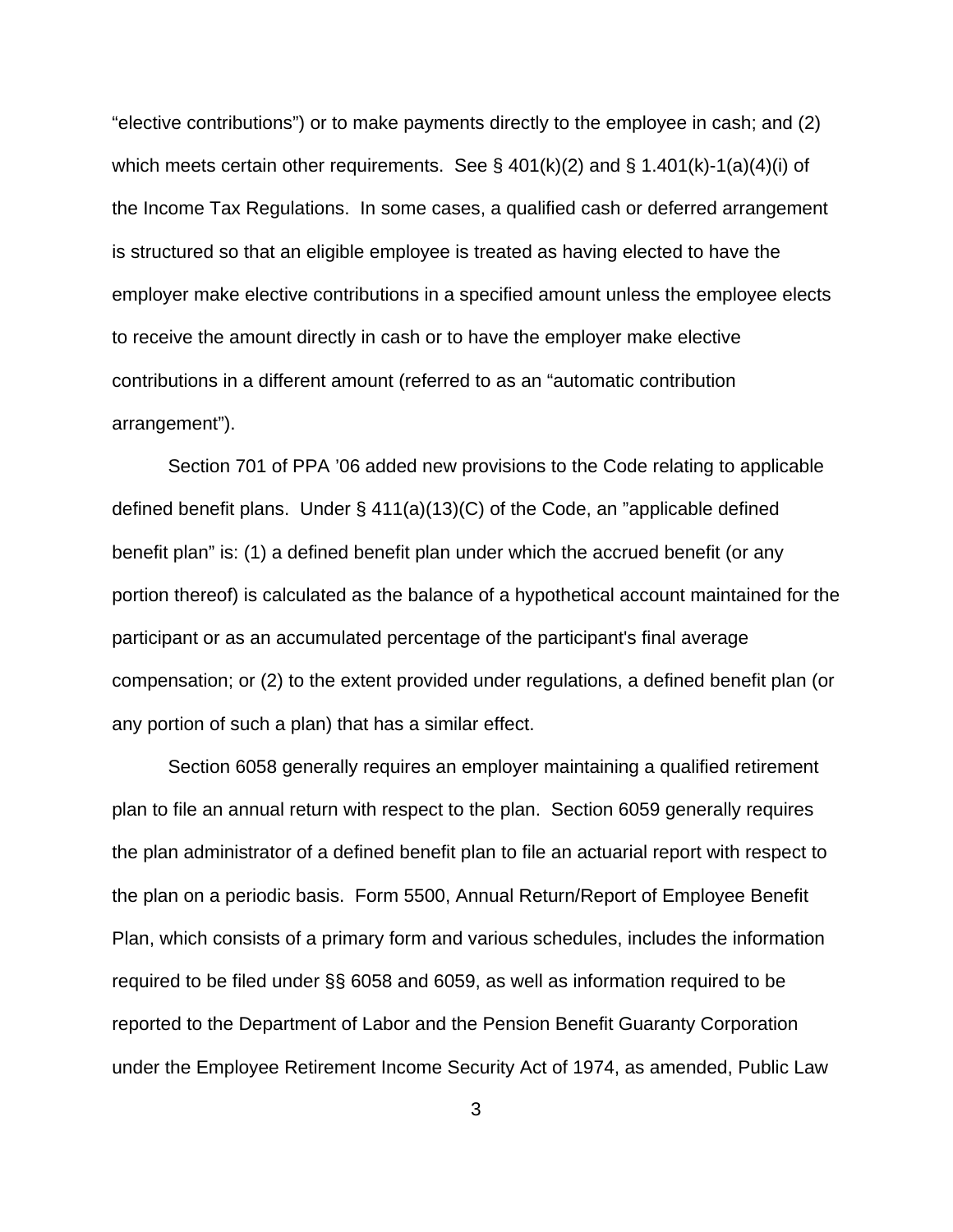93-406 (ERISA). The plan administrator generally satisfies annual reporting requirements with respect to each of the three agencies by filing the Form 5500.

### *Code § 414(x)*

Section 414(x) of the Code, added by section 903(a) of PPA '06 and amended by section [1](#page-3-0)09(c) of WRERA, provides special rules for eligible combined plans.<sup>1</sup>

### *Definitions*

1

Under  $\S$  414(x)(2)(A) of the Code, an "eligible combined plan" is a plan: (1) that is maintained by an employer that is a small employer at the time the plan is established; (2) that consists of a defined benefit plan and an applicable defined contribution plan; (3) the assets of which are held in a single trust forming part of the plan and are clearly identified and allocated to the defined benefit plan and the applicable defined contribution plan to the extent necessary for the separate application of the Code; and (4) that meets the benefit, contribution, vesting, and nondiscrimination requirements under  $\S 414(x)$ . Section  $414(x)(2)(A)$  also provides that a "small employer" is generally an employer (taking into account the rules of  $\S$  414(b), (c), (m), and (o)) that employed an average of at least 2 but not more than 500 employees on each business day during the preceding calendar year and who employs at least 2 employees on the first day of the plan year. In the case of an employer that was not in existence throughout the preceding calendar year, the determination of whether the employer is a small employer is based on the average number of employees it is reasonably expected the employer will employ on business days in the current calendar year. Section 414(x)(7) defines an

<span id="page-3-0"></span><sup>&</sup>lt;sup>1</sup> Similarly, section 903(b) of PPA '06 amends ERISA to add new section 210(e), which provides special rules for eligible combined plans.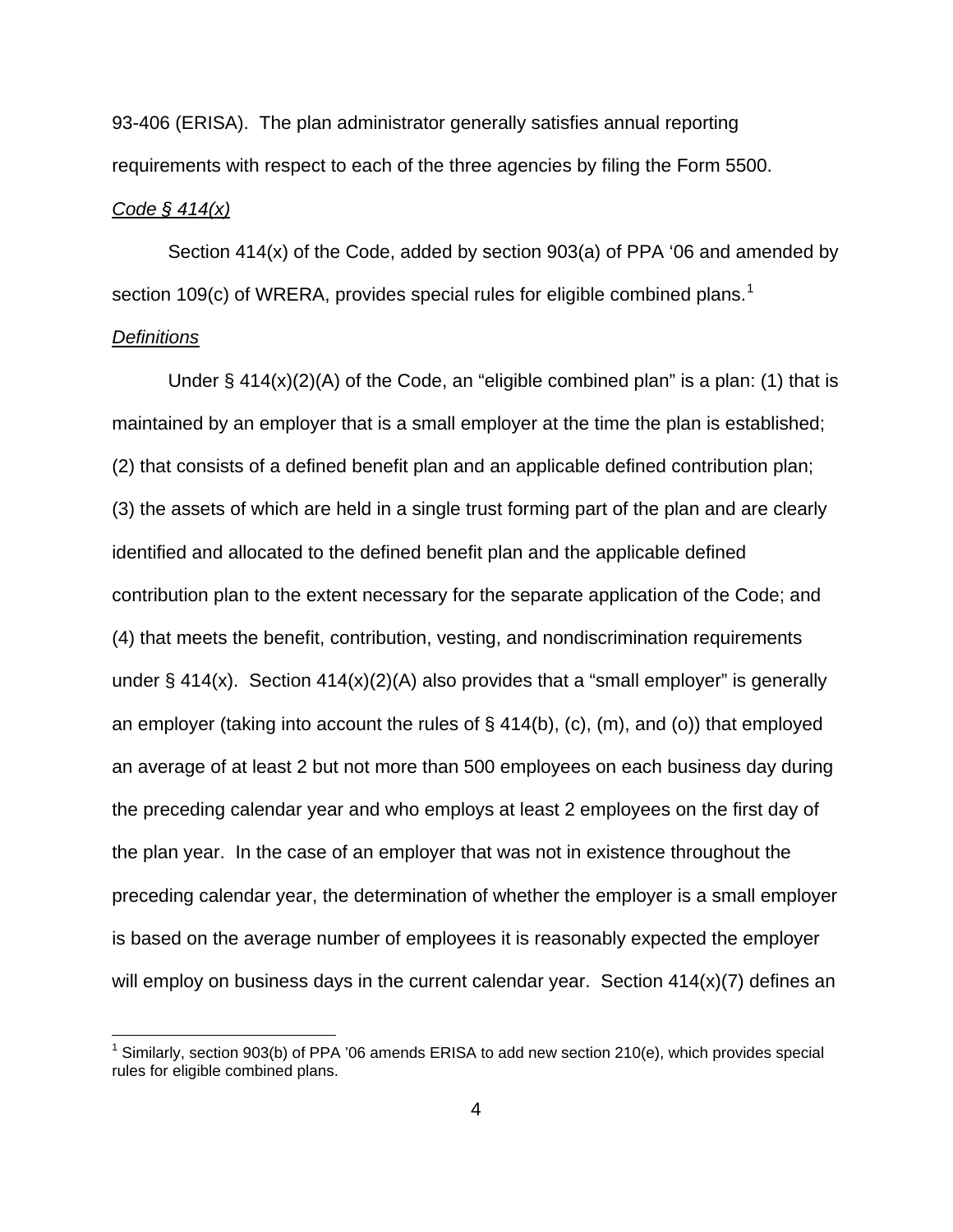"applicable defined contribution plan" as a defined contribution plan that includes a qualified cash or deferred arrangement.

#### *Application of qualified plan requirements to eligible combined plans*

Section  $414(x)(1)$  provides that, except as otherwise provided in §  $414(x)$ , the requirements of the Code are applied to a defined benefit plan or applicable defined contribution plan that is part of an eligible combined plan in the same manner as if each such plan were not a part of the eligible combined plan. Further, in the case of the termination of both the defined benefit plan and the applicable defined contribution plan forming an eligible combined plan, the defined benefit plan and the applicable defined contribution plan must be terminated separately by the plan administrator. Under  $\S$  414(x)(6)(A), the rules of  $\S$  414(k), which determine the requirements applicable to defined benefit pension plans with separate participant accounts, do not apply to eligible combined plans.

### *Minimum benefits and vesting under defined benefit plan*

Under  $\S$  414(x)(2)(B), the defined benefit plan that forms part of the eligible combined plan must provide each participant with a minimum employer-provided accrued benefit. The minimum benefit must be an annual retirement benefit that is not less than the applicable percentage of the participant's final average pay. For this purpose, the applicable percentage is the lesser of: (1) 1 percent multiplied by the participant's years of service with the employer or (2) 20 percent. Final average pay is determined using the period of consecutive years (not exceeding five) during which the participant had the greatest aggregate compensation from the employer.

A special rule applies in the case of an applicable defined benefit plan that meets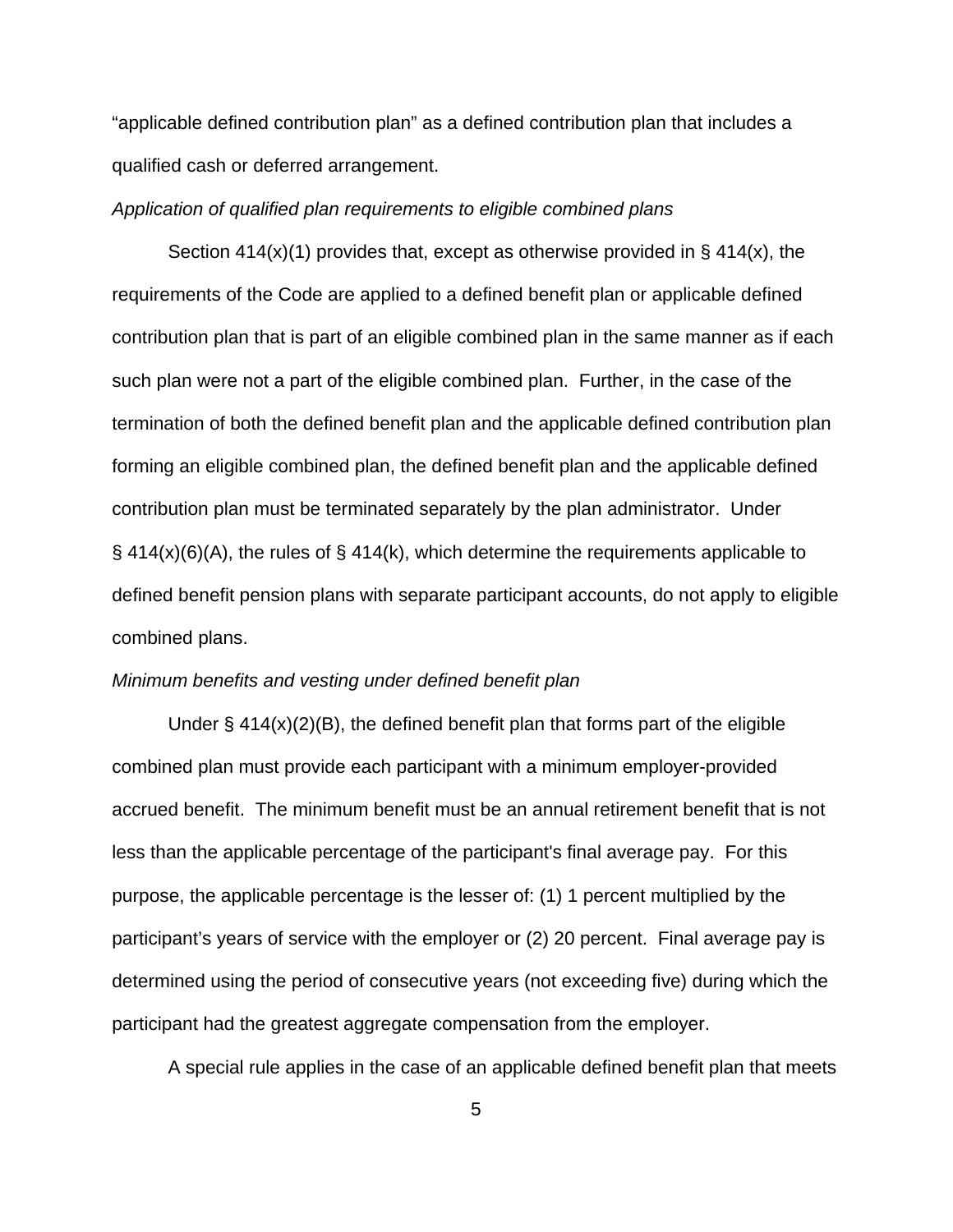certain interest credit requirements under  $\S$  411(b)(5)(B)(i). Such a plan is treated as meeting the minimum benefit requirement with respect to any plan year if, for the plan year, each participant receives a minimum pay credit to his or her hypothetical account. The minimum pay credit must be not less than the percentage of compensation applicable to the participant in accordance with the following table:

| Participant's Age as of Beginning of Plan Year   Percentage |  |
|-------------------------------------------------------------|--|
| 30 or less                                                  |  |
| Over 30 but less than 40                                    |  |
| 40 or over but less than 50                                 |  |
| 50 or over                                                  |  |

 For purposes of the minimum benefit rules, years of service are determined under the rules of  $\S$  411(a)(4), (5), and (6), except that the plan may not disregard any year of service merely because a participant makes, or fails to make, any elective contributions under the qualified cash or deferred arrangement that is included in the applicable defined contribution plan that forms part of the eligible combined plan.

 Under § 414(x)(2)(D), a participant must be fully vested in his or her employerprovided accrued benefit under the defined benefit plan after completion of three years of service.

*Minimum contributions and vesting under applicable defined contribution plan*

Under  $\S$  414(x)(2)(C), the applicable defined contribution plan that forms part of the eligible combined plan must meet certain contribution requirements. In particular,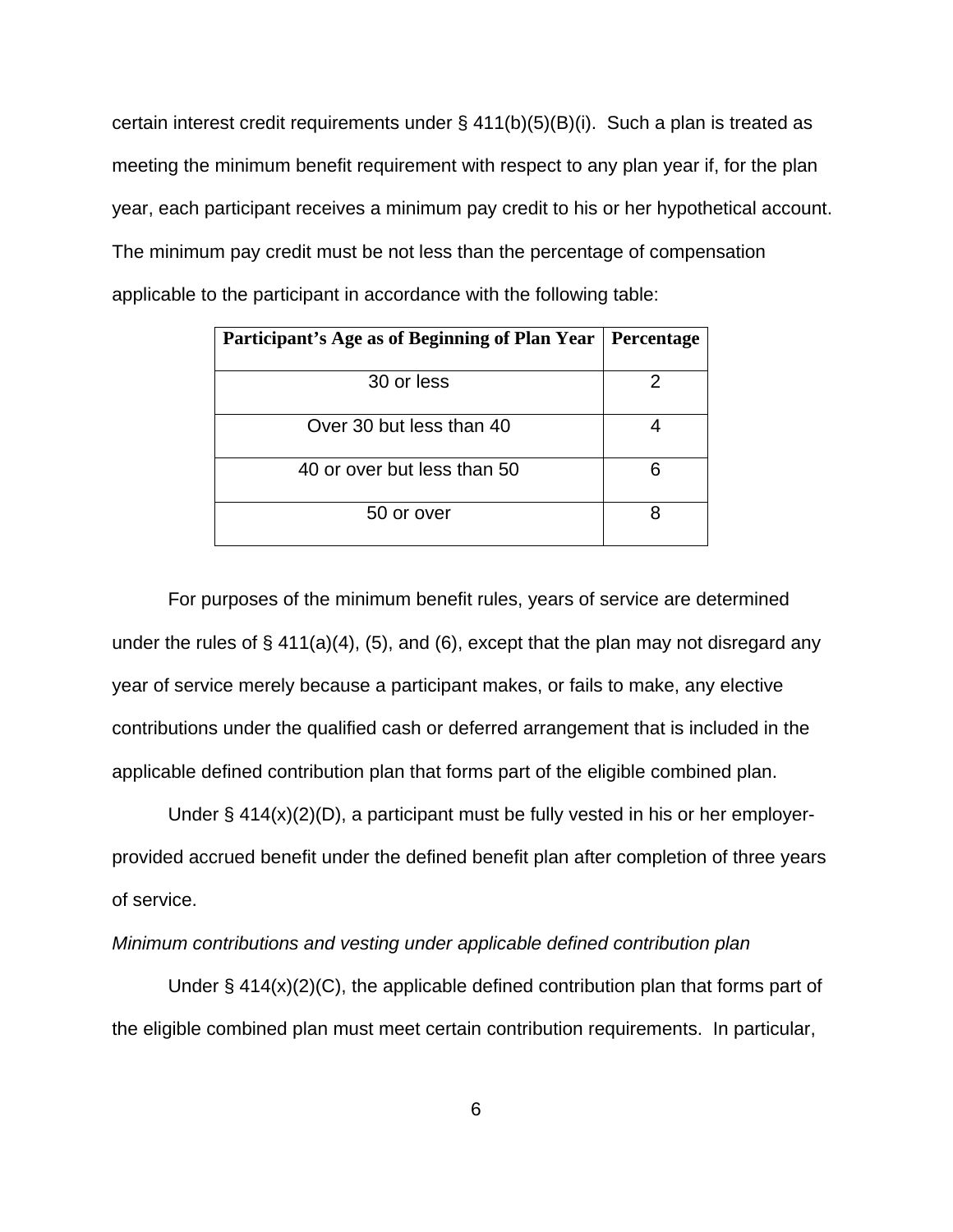the qualified cash or deferred arrangement included in such plan must constitute an automatic contribution arrangement. In addition, the employer must be required to make matching contributions on behalf of each employee eligible to participate in the qualified cash or deferred arrangement. To satisfy the basic matching contribution requirement in  $\S 414(x)(2)(C)(i)(II)$ , matching contributions must be made in an amount equal to 50 percent of the elective contributions of the employee to the extent such elective contributions do not exceed 4 percent of compensation. Alternatively, the plan may provide for a different rate of matching contribution, provided that the rate of matching contribution does not increase as the participant's rate of elective contribution increases, and the aggregate amount of matching contributions at each rate of elective contribution is no less than the aggregate amount of matching contributions that would be provided under the basic matching contribution requirement. In no case may the rate of matching contribution for any elective contribution of a highly compensated employee at any rate of elective contribution be higher than the rate of matching contribution for a nonhighly compensated employee.

 The applicable defined contribution plan can also provide for nonelective employer contributions, but nonelective contributions are not taken into account in determining whether the matching contribution requirements are met.

Under  $\S$  414(x)(2)(D), all participants must be fully vested in any matching contributions provided under the applicable defined contribution plan, including any matching contributions exceeding required matching contributions. In addition, a participant must be fully vested in any nonelective contributions under the applicable defined contribution plan after completion of three years of service.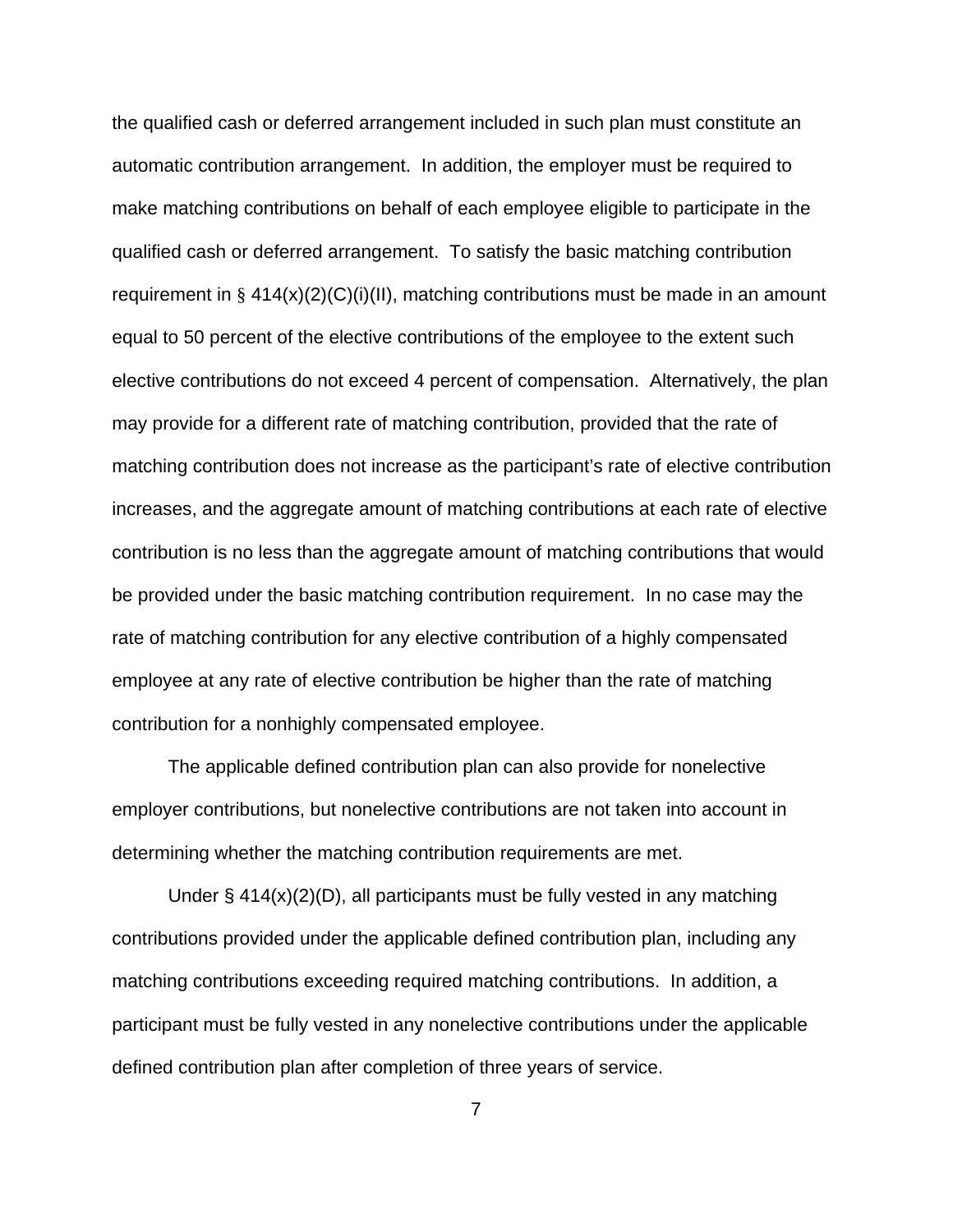### *Other benefit and contribution requirements*

Under  $\S$  414(x)(2)(E), all contributions and benefits under the defined benefit plan and applicable defined contribution plan forming part of the eligible combined plan, and all rights and features under each such plan, must be provided uniformly to all participants. Under  $\S$  414(x)(2)(F), the minimum benefit and contribution requirements applicable to the defined benefit plan and applicable defined contribution plan must be met without application of the permitted disparity rules under § 401(l). In addition, the defined benefit plan and applicable defined contribution plan must meet the nondiscrimination requirements under § 401(a)(4) and the minimum coverage requirements under § 410(b) without application of the permitted disparity rules and without being combined with any other plan.

#### *Nondiscrimination and top-heavy requirements*

 Under § 414(x)(3), a qualified cash or deferred arrangement that is included in the applicable defined contribution plan that forms part of an eligible combined plan and that meets the minimum contribution requirements described above is treated as meeting the actual deferral percentage test under § 401(k) on a safe harbor basis. In addition, in applying the safe harbor contribution percentage test for matching contributions under § 401(m)(11), the minimum contribution requirements described above and the notice requirements described below are substituted for the otherwise applicable minimum contribution and notice requirements.

 Under § 414(x)(4), a defined benefit plan and applicable defined contribution plan forming part of an eligible combined plan for any plan year are treated as meeting the top-heavy requirements under § 416.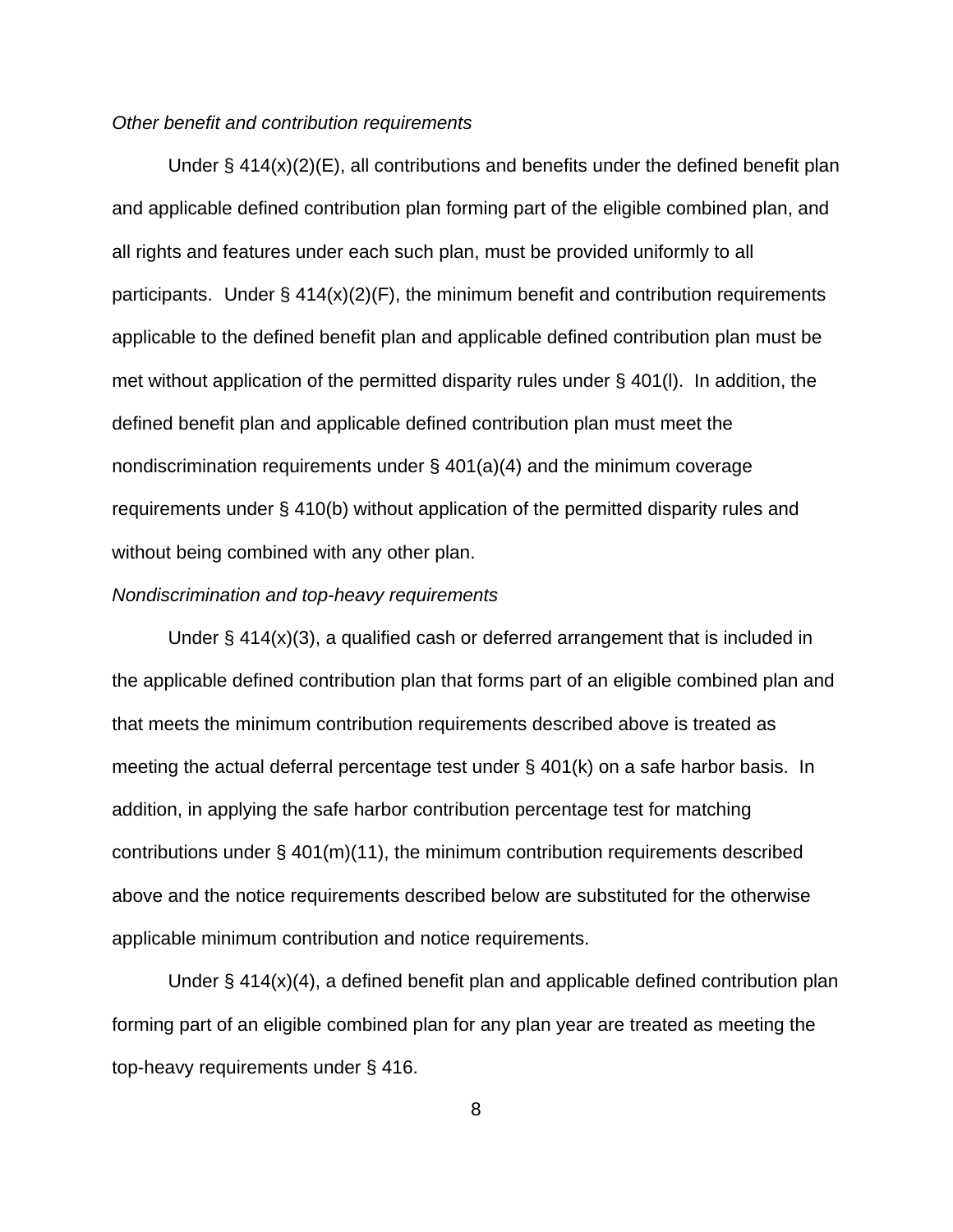### *Automatic contribution and notice requirements*

Under  $\S$  414(x)(5), the qualified cash or deferred arrangement that is included in an eligible combined plan is treated as an automatic contribution arrangement if it meets certain notice and election requirements and provides that each employee eligible to participate in the arrangement is treated as having elected to make elective contributions in an amount equal to 4 percent of the employee's compensation unless the employee specifically elects not to have such contributions made or to have such contributions made at a different rate. Each employee eligible to participate in the qualified cash or deferred arrangement must receive a notice explaining the employee's right under the arrangement to elect not to have elective contributions made on the employee's behalf or to have the contributions made at a different rate. Each eligible employee must also have a reasonable period of time after receipt of the notice and before the first elective contribution is made to make an election. In addition, within a reasonable period before any year, each eligible employee must be given notice of the employee's rights and obligations under the arrangement. The notice must be sufficiently accurate and comprehensive to apprise the employee of the employee's rights and obligations and must be written in a manner calculated to be understood by the average eligible employee.

#### *Reporting requirements*

Section 414(x)(6)(B) provides that an eligible combined plan is treated as a single plan for purposes of §§ 6058 and 6059.